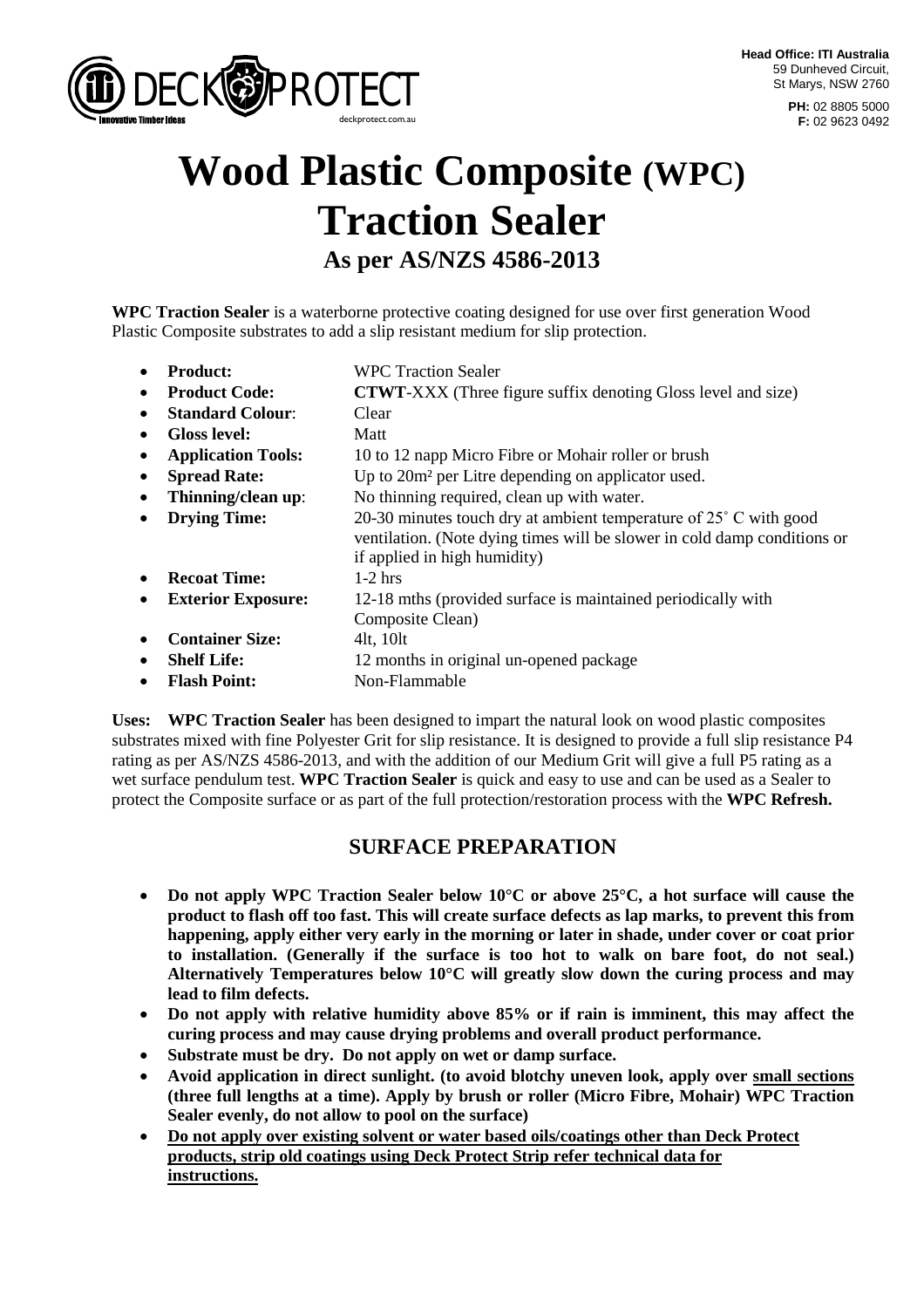

• Not recommended for use on polymer capped  $2^{\frac{nd}{n}}$  generation composites.

# **New Wood Plastic Composite**

## **Cleaning Procedure**

### **Brushed side / Smooth side**

- 1. Prepare all Composite Wood surfaces by applying **Composite Clean** treatment solution as per mixing rate of 12:1 as shown on the label. Apply at this volume rate for normal treatment (**Composite Clean** is a low suds action, deep penetrating conditioner treatment). For stronger preparation solutions refer to the label or data sheet.
- 2. Once the **Composite Clean** is applied to the deck or cladding, scrub the surface with a stiff bristle broom or mechanical scrubber on larger decks and wash off after approximately **3 / 5** minutes with clean water. Use a squeegee to remove any excess water from the deck as this will also aid in the drying time.
- 3. Allow the surface to dry

# **Weathered Wood Plastic Composite**

### **Brushed side / Smooth side**

- 1. Depending on the condition of the surface, this should be treated and prepared as per the steps for new Wood Plastic Composite – Cleaning Procedure, with the exception that the product may need to be treated a second time to remove all stubborn oxidization, dirt, fungus / algae, tree sap, tannins or food stains. This will be a case by case site evaluation.
- 2. For removal of general soiling or stains from Wood Plastic Composites surfaces we recommend that they should be treated as soon as possible with **Composite Clean** at the recommended strengths as indicated on the label. For old stubborn stains, especially BBQ oil and fat staining use **Composite Clean** at a stronger concentration. Depending on the age and degree of soiling, a re-application may be required to remove the residue of the oil / fat stain. Thoroughly rinse with water.
- 3. Allow the surface to dry

# **Application**

### **Sealing - New Wood Plastic Composite**

**WPC Traction Sealer** may be applied to Wood Plastic Composite decking. Wood Plastic Composites will lighten over time, surfaces may also be affected by imbedded dirt, stains, or microbial growth and therefore the method of coating should be decided on the degree of deterioration. Also, noting that the finish coating will strengthen or deepen the existing colour of the treated surfaces.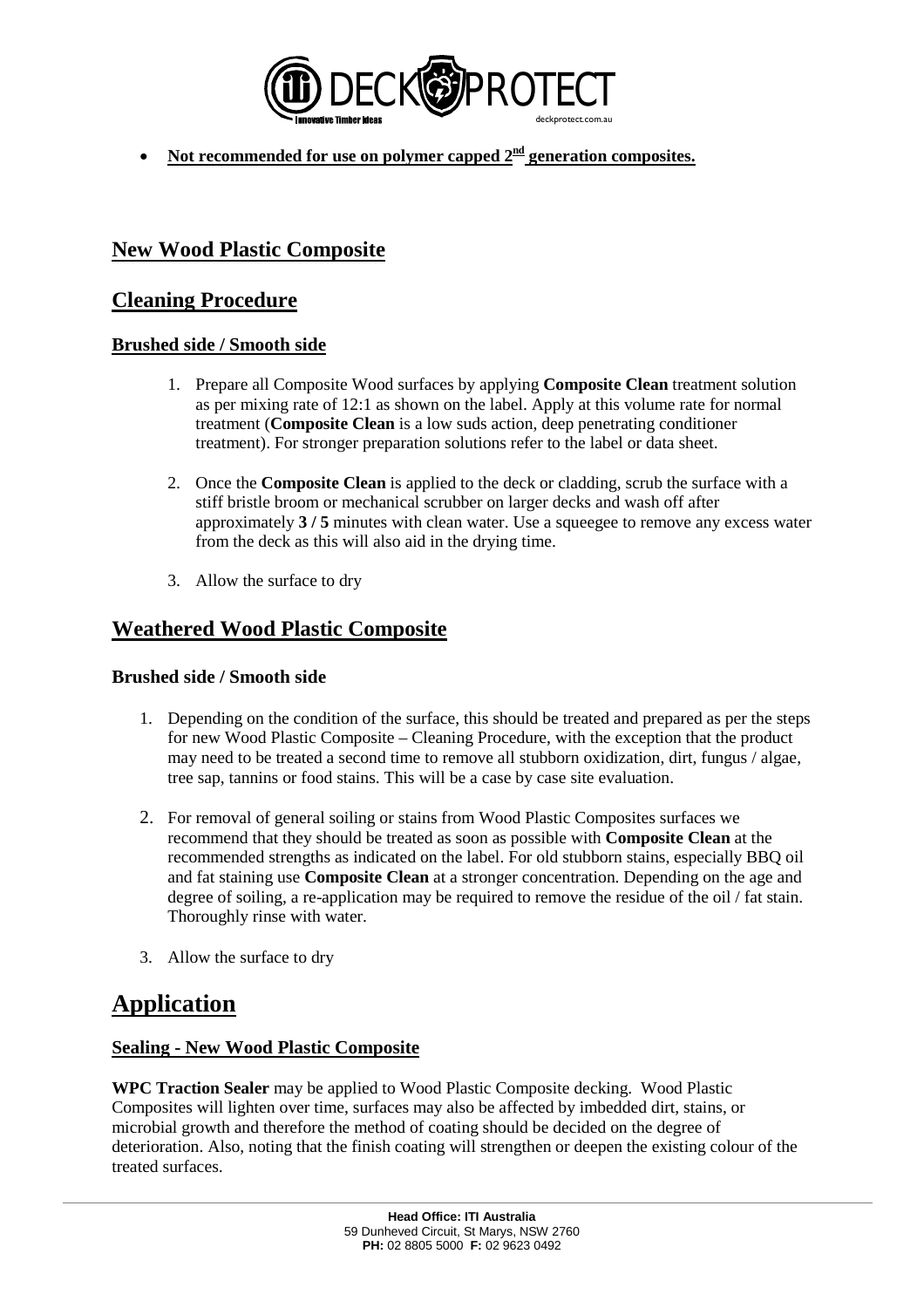

After cleaning and drying the Wood Plastic Composite as detailed above, apply **WPC Traction Sealer** as follows:

Using a 10 to 12 napp Mohair or Micro Fibre roller or brush, apply 3 coats of **WPC Traction Sealer** to the surface.

- Apply first coat to 3 full lengths of board at a time ensuring an even coating of the grit is applied. Do not push down too hard on the roller as this will cause the grit to drop out in clumps on the surface. Using the roller will impart more product on the surface and therefore might take longer to dry.
- Allow thorough drying for approximately 1-2 hours or as required depending on weather conditions/film builds and repeat a coat of sealer as detailed above, apply 3 coats to achieve optimum slip results.

#### **Slip Rating for horizontal surfaces.**

For flat surfaces around swimming pools, light foot traffic areas etc, apply **WPC Traction** premixed with fine grit to achieve P4 wet slip rating. However, extreme care should always be taken when walking on wet surfaces, especially around swimming pools. This will leave a low profile gritted finish.

#### **Slip rating for ramps, stairs, and high foot traffic areas.**

For ramps, stairs, or high foot traffic areas an addition of our Medium Grit is to be added to the **WPC Traction** product to achieve P5 wet slip rating. This will leave a more prominent surface gritted finish.

Sealing the surface will slow the effects of UV fading, and will require a recoat approx. every 12 to 18 months. As there is a slip medium added to the sealer, attention will be needed to ensure that the full slip rating is maintained. A fresh recoat may be required to areas of high traffic volume at any time.

### **Weathered – Wood Plastic Composite or previously treated Wood Plastic Composites requiring colour restoration**

Previously coated surfaces requiring colour restoration must be stripped back to raw composite using **Deck Protect Strip (refer data sheet or label instructions).** 

Surface must then be cleaned with **Composite Clean** as illustrated under 'Cleaning Procedure' and allowed to thoroughly dry.

After the surface has been cleaned and is completely dry, apply **WPC Refresh** and **WPC Traction Sealer** as follows

Apply **WPC Refresh** thinly directly onto the surface. Ensure that the applicator, brush or rag is not over loaded, remove all excess **WPC Refresh** (this is important), and if the product pools on the surface remove to ensure an even finish. Apply to 3 full lengths of board at a time and continue to do this until completed. Depending on the weather conditions, the product will dry in approx 2 to 4 hours. To shorten drying time, back wipe the product using a second dry lambswool applicator. (Three boards at a time) Ensure that you do not walk on wet **WPC Refresh** as this will leave foot prints. If this does happen, simply rub more of the product onto the affected area and this will remove any damage, this can be done any time prior to the application of **WPC Traction Sealer**.

Once **WPC Refresh** has dried, apply 3 Coats of **WPC Traction Sealer** as outlined in 'Application'.